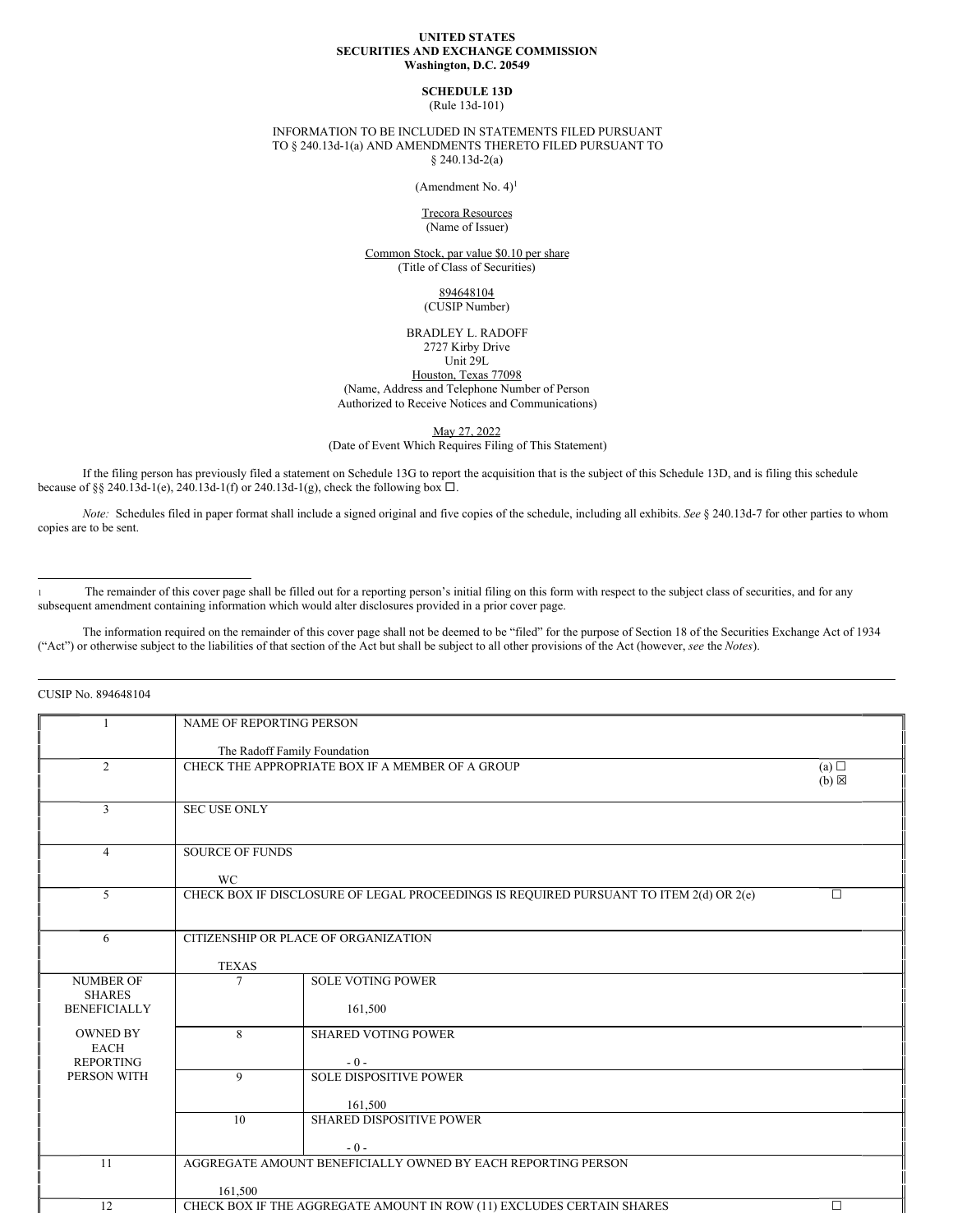|    | PERCENT OF CLASS REPRESENTED BY AMOUNT IN ROW (11) |
|----|----------------------------------------------------|
|    | Less than $1\%$                                    |
| 14 | TYPE OF REPORTING PERSON                           |
|    | റ                                                  |

2

# CUSIP No. 894648104

| $\mathbf{1}$                                             | NAME OF REPORTING PERSON                                   |                                                                                        |        |  |  |  |
|----------------------------------------------------------|------------------------------------------------------------|----------------------------------------------------------------------------------------|--------|--|--|--|
|                                                          | Bradley L. Radoff                                          |                                                                                        |        |  |  |  |
| $\overline{2}$                                           |                                                            | CHECK THE APPROPRIATE BOX IF A MEMBER OF A GROUP<br>(a)<br>$(b) \boxtimes$             |        |  |  |  |
| 3                                                        | <b>SEC USE ONLY</b>                                        |                                                                                        |        |  |  |  |
| $\overline{4}$                                           | PF, OO                                                     | <b>SOURCE OF FUNDS</b>                                                                 |        |  |  |  |
| 5                                                        |                                                            | CHECK BOX IF DISCLOSURE OF LEGAL PROCEEDINGS IS REQUIRED PURSUANT TO ITEM 2(d) OR 2(e) | $\Box$ |  |  |  |
| 6                                                        | <b>USA</b>                                                 | CITIZENSHIP OR PLACE OF ORGANIZATION                                                   |        |  |  |  |
| <b>NUMBER OF</b><br><b>SHARES</b><br><b>BENEFICIALLY</b> | $\tau$                                                     | <b>SOLE VOTING POWER</b><br>1,098,000                                                  |        |  |  |  |
| <b>OWNED BY</b><br><b>EACH</b><br><b>REPORTING</b>       | 8                                                          | <b>SHARED VOTING POWER</b><br>$-0-$                                                    |        |  |  |  |
| PERSON WITH                                              | 9                                                          | <b>SOLE DISPOSITIVE POWER</b><br>1,098,000                                             |        |  |  |  |
|                                                          | 10                                                         | SHARED DISPOSITIVE POWER<br>$-0-$                                                      |        |  |  |  |
| 11                                                       | 1,098,000                                                  | AGGREGATE AMOUNT BENEFICIALLY OWNED BY EACH REPORTING PERSON                           |        |  |  |  |
| 12                                                       |                                                            | CHECK BOX IF THE AGGREGATE AMOUNT IN ROW (11) EXCLUDES CERTAIN SHARES                  | $\Box$ |  |  |  |
| $\overline{13}$                                          | PERCENT OF CLASS REPRESENTED BY AMOUNT IN ROW (11)<br>4.6% |                                                                                        |        |  |  |  |
| 14                                                       | TYPE OF REPORTING PERSON                                   |                                                                                        |        |  |  |  |
|                                                          | IN                                                         |                                                                                        |        |  |  |  |

3

# CUSIP No. 894648104

|                     | NAME OF REPORTING PERSON |                                                                                        |                 |
|---------------------|--------------------------|----------------------------------------------------------------------------------------|-----------------|
|                     |                          |                                                                                        |                 |
|                     |                          |                                                                                        |                 |
|                     | JEC II Associates, LLC   |                                                                                        |                 |
| $\mathfrak{D}$      |                          | CHECK THE APPROPRIATE BOX IF A MEMBER OF A GROUP                                       | (a)             |
|                     |                          |                                                                                        | $(b) \boxtimes$ |
|                     |                          |                                                                                        |                 |
|                     |                          |                                                                                        |                 |
| 3                   | <b>SEC USE ONLY</b>      |                                                                                        |                 |
|                     |                          |                                                                                        |                 |
|                     |                          |                                                                                        |                 |
| $\overline{4}$      | <b>SOURCE OF FUNDS</b>   |                                                                                        |                 |
|                     |                          |                                                                                        |                 |
|                     | <b>WC</b>                |                                                                                        |                 |
|                     |                          |                                                                                        | г               |
|                     |                          | CHECK BOX IF DISCLOSURE OF LEGAL PROCEEDINGS IS REQUIRED PURSUANT TO ITEM 2(d) OR 2(e) |                 |
|                     |                          |                                                                                        |                 |
|                     |                          |                                                                                        |                 |
| 6                   |                          | CITIZENSHIP OR PLACE OF ORGANIZATION                                                   |                 |
|                     |                          |                                                                                        |                 |
|                     | <b>DELAWARE</b>          |                                                                                        |                 |
| <b>NUMBER OF</b>    |                          | <b>SOLE VOTING POWER</b>                                                               |                 |
|                     |                          |                                                                                        |                 |
| <b>SHARES</b>       |                          |                                                                                        |                 |
| <b>BENEFICIALLY</b> |                          | 402,006                                                                                |                 |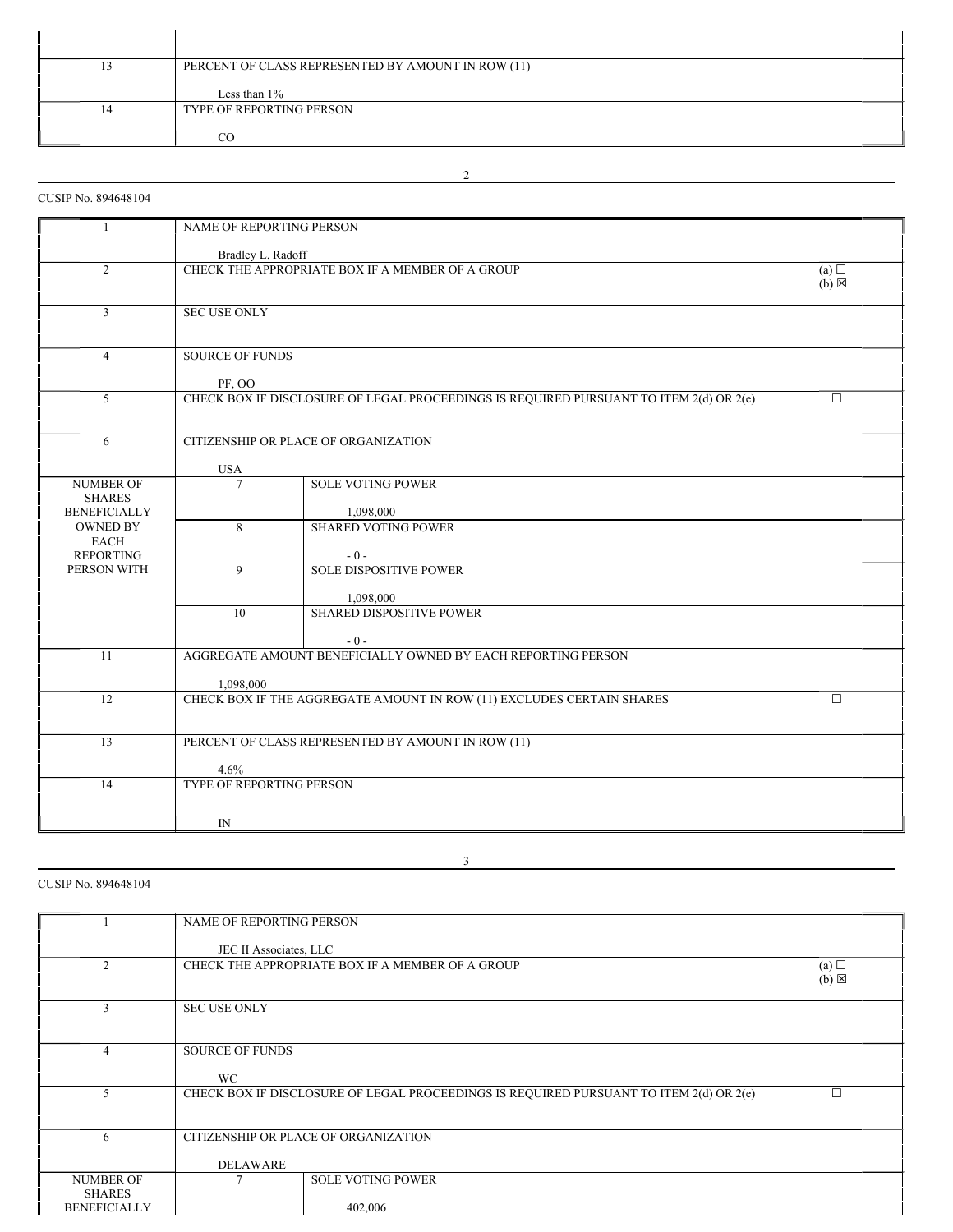| <b>OWNED BY</b> | $\mathbf{8}$                    | <b>SHARED VOTING POWER</b>                                            |  |  |  |
|-----------------|---------------------------------|-----------------------------------------------------------------------|--|--|--|
| EACH            |                                 |                                                                       |  |  |  |
| REPORTING       |                                 | $-0-$                                                                 |  |  |  |
| PERSON WITH     | 9                               | <b>SOLE DISPOSITIVE POWER</b>                                         |  |  |  |
|                 |                                 |                                                                       |  |  |  |
|                 |                                 | 402,006                                                               |  |  |  |
|                 | 10                              | <b>SHARED DISPOSITIVE POWER</b>                                       |  |  |  |
|                 |                                 |                                                                       |  |  |  |
|                 |                                 | $-0-$                                                                 |  |  |  |
| 11              |                                 | AGGREGATE AMOUNT BENEFICIALLY OWNED BY EACH REPORTING PERSON          |  |  |  |
|                 |                                 |                                                                       |  |  |  |
|                 | 402,006                         |                                                                       |  |  |  |
| 12              |                                 | CHECK BOX IF THE AGGREGATE AMOUNT IN ROW (11) EXCLUDES CERTAIN SHARES |  |  |  |
|                 |                                 |                                                                       |  |  |  |
|                 |                                 |                                                                       |  |  |  |
| 13              |                                 | PERCENT OF CLASS REPRESENTED BY AMOUNT IN ROW (11)                    |  |  |  |
|                 |                                 |                                                                       |  |  |  |
|                 | 1.7%                            |                                                                       |  |  |  |
| 14              | <b>TYPE OF REPORTING PERSON</b> |                                                                       |  |  |  |
|                 |                                 |                                                                       |  |  |  |
|                 | $_{\rm OO}$                     |                                                                       |  |  |  |

# 4

# 1 NAME OF REPORTING PERSON The K. Peter Heiland 2008 Irrevocable Trust 2 CHECK THE APPROPRIATE BOX IF A MEMBER OF A GROUP (a) □  $(b) \boxtimes$ 3 SEC USE ONLY 4 SOURCE OF FUNDS WC 5 CHECK BOX IF DISCLOSURE OF LEGAL PROCEEDINGS IS REQUIRED PURSUANT TO ITEM 2(d) OR 2(e) □ 6 CITIZENSHIP OR PLACE OF ORGANIZATION DELAWARE NUMBER OF 7 SOLE VOTING POWER SHARES BENEFICIALLY 101,357 OWNED BY 8 SHARED VOTING POWER EACH REPORTING <br>
PERSON WITH  $\begin{array}{|c|c|c|c|c|}\n\hline\n & 9 & \text{SOLE DISF}\n\end{array}$ 9 SOLE DISPOSITIVE POWER 101,357 10 SHARED DISPOSITIVE POWER - 0 - 11 AGGREGATE AMOUNT BENEFICIALLY OWNED BY EACH REPORTING PERSON 101,357 12 CHECK BOX IF THE AGGREGATE AMOUNT IN ROW (11) EXCLUDES CERTAIN SHARES 13 PERCENT OF CLASS REPRESENTED BY AMOUNT IN ROW (11) Less than  $1\%$ 14 TYPE OF REPORTING PERSON OO

CUSIP No. 894648104

CUSIP No. 894648104

| NAME OF REPORTING PERSON                         |                        |
|--------------------------------------------------|------------------------|
| Michael Torok                                    |                        |
| CHECK THE APPROPRIATE BOX IF A MEMBER OF A GROUP | (a)<br>$(b) \boxtimes$ |
| <b>SEC USE ONLY</b>                              |                        |

5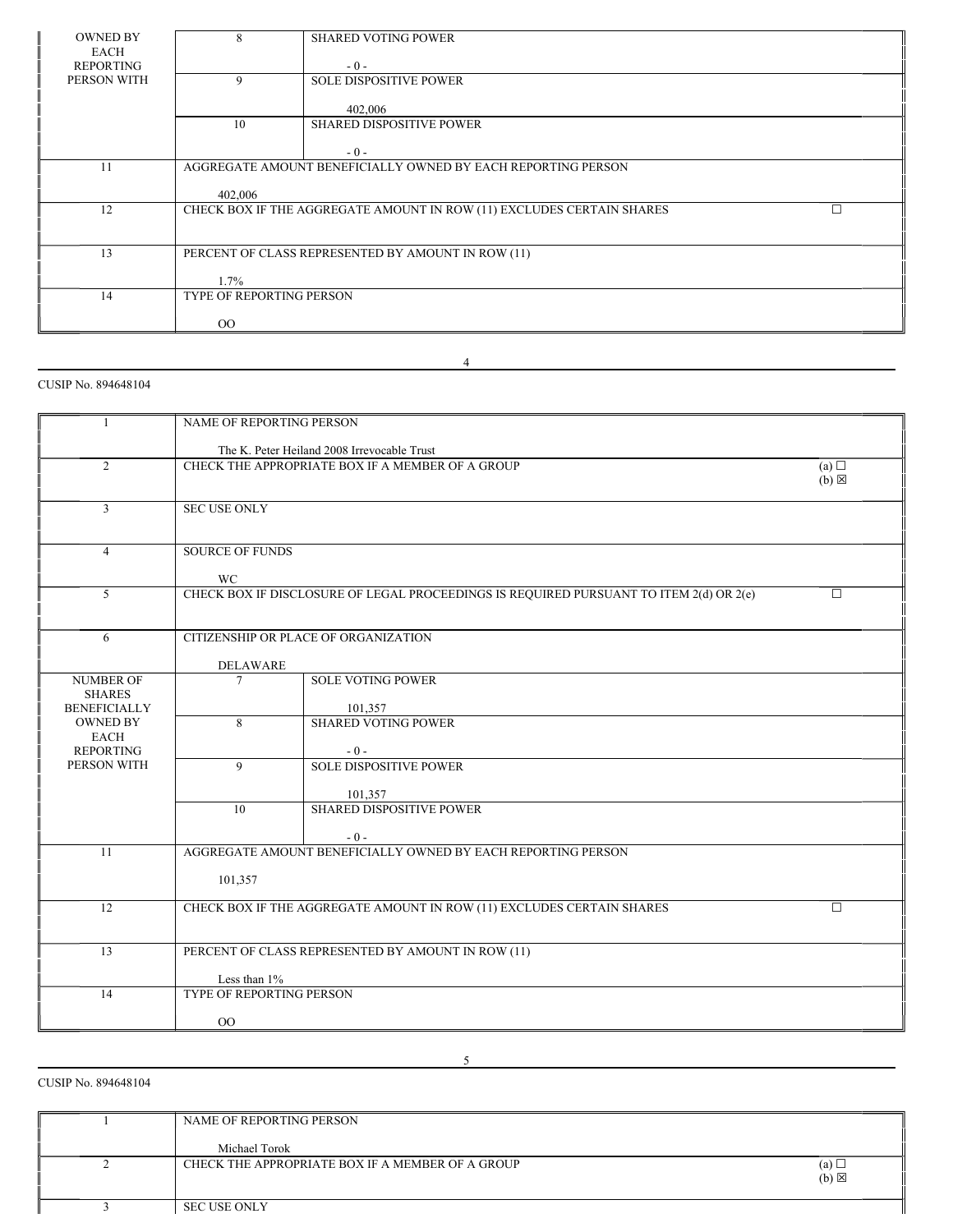| $\overline{4}$                       | <b>SOURCE OF FUNDS</b>                             |                                                                                        |   |  |  |  |
|--------------------------------------|----------------------------------------------------|----------------------------------------------------------------------------------------|---|--|--|--|
|                                      | PF, AF                                             |                                                                                        |   |  |  |  |
| 5                                    |                                                    | CHECK BOX IF DISCLOSURE OF LEGAL PROCEEDINGS IS REQUIRED PURSUANT TO ITEM 2(d) OR 2(e) | п |  |  |  |
|                                      |                                                    |                                                                                        |   |  |  |  |
| 6                                    | CITIZENSHIP OR PLACE OF ORGANIZATION               |                                                                                        |   |  |  |  |
|                                      |                                                    |                                                                                        |   |  |  |  |
|                                      | <b>USA</b>                                         |                                                                                        |   |  |  |  |
| <b>NUMBER OF</b>                     | $\overline{7}$                                     | <b>SOLE VOTING POWER</b>                                                               |   |  |  |  |
| <b>SHARES</b><br><b>BENEFICIALLY</b> |                                                    | 613.363                                                                                |   |  |  |  |
| <b>OWNED BY</b>                      | 8                                                  | <b>SHARED VOTING POWER</b>                                                             |   |  |  |  |
| <b>EACH</b>                          |                                                    |                                                                                        |   |  |  |  |
| <b>REPORTING</b><br>PERSON WITH      | $\mathbf{Q}$                                       | $-0-$<br><b>SOLE DISPOSITIVE POWER</b>                                                 |   |  |  |  |
|                                      |                                                    |                                                                                        |   |  |  |  |
|                                      |                                                    | 613,363                                                                                |   |  |  |  |
|                                      | 10                                                 | <b>SHARED DISPOSITIVE POWER</b>                                                        |   |  |  |  |
|                                      |                                                    | $-0-$                                                                                  |   |  |  |  |
| 11                                   |                                                    | AGGREGATE AMOUNT BENEFICIALLY OWNED BY EACH REPORTING PERSON                           |   |  |  |  |
|                                      |                                                    |                                                                                        |   |  |  |  |
| 12                                   | 613,363                                            | CHECK BOX IF THE AGGREGATE AMOUNT IN ROW (11) EXCLUDES CERTAIN SHARES                  | П |  |  |  |
|                                      |                                                    |                                                                                        |   |  |  |  |
|                                      |                                                    |                                                                                        |   |  |  |  |
| 13                                   | PERCENT OF CLASS REPRESENTED BY AMOUNT IN ROW (11) |                                                                                        |   |  |  |  |
|                                      | $2.6\%$                                            |                                                                                        |   |  |  |  |
| 14                                   | <b>TYPE OF REPORTING PERSON</b>                    |                                                                                        |   |  |  |  |
|                                      | IN                                                 |                                                                                        |   |  |  |  |
|                                      |                                                    |                                                                                        |   |  |  |  |

6

#### CUSIP No. 894648104

The following constitutes Amendment No. 4 to the Schedule 13D filed by the undersigned ("Amendment No. 4"). This Amendment No. 4 amends the Schedule 13D as specifically set forth herein.

## Item 2. **Identity and Background.**

Item 2 is hereby amended to add the following:

On May 31, 2022, the Reporting Persons terminated that certain Joint Filing Agreement, dated September 9, 2021 (the "Joint Filing Agreement"), effective immediately. Accordingly, the Reporting Persons are no longer members of a Section 13(d) group and shall cease to be Reporting Persons immediately after the filing of this Amendment No. 4.

## Item 3. Source and Amount of Funds or Other Consideration.

Item 3 is hereby amended and restated to read as follows:

The Shares purchased by the Radoff Foundation were purchased with working capital (which may, at any given time, include margin loans made by brokerage firms in the ordinary course of business). The aggregate purchase price of the 161,500 Shares directly owned by the Radoff Foundation is approximately \$1,327,130, including brokerage commissions.

The Shares directly owned by Mr. Radoff were purchased with personal funds (which may, at any given time, include margin loans made by brokerage firms in the ordinary course of business). The aggregate purchase price of the 936,500 Shares directly owned by Mr. Radoff is approximately \$7,617,146, including brokerage commissions.

The Shares purchased by JEC II were purchased with working capital (which may, at any given time, include margin loans made by brokerage firms in the ordinary course of business). The aggregate purchase price of the 402,006 Shares owned directly by JEC II is approximately \$3,124,613, including brokerage commissions.

The Shares purchased by the Trust were purchased with working capital (which may, at any given time, include margin loans made by brokerage firms in the ordinary course of business). The aggregate purchase price of the 101,357 Shares owned directly by the Trust is approximately \$808,042, including brokerage commissions.

The Shares directly owned by Mr. Torok were purchased with personal funds (which may, at any given time, include margin loans made by brokerage firms in the ordinary course of business). The aggregate purchase price of the 110,000 Shares directly owned by Mr. Torok is approximately \$896,019, including brokerage commissions.

#### Item 5. **Interest in Securities of the Issuer.**

Items  $5(a) - (c)$  and (e) are hereby amended and restated to read as follows:

The aggregate percentage of Shares reported owned by each person named herein is based upon 23,713,657 Shares outstanding as of May 16, 2022, which is the total number of Shares outstanding as reported in the Issuer's Schedule 14D-9 filed with the Securities and Exchange Commission on May 26, 2022.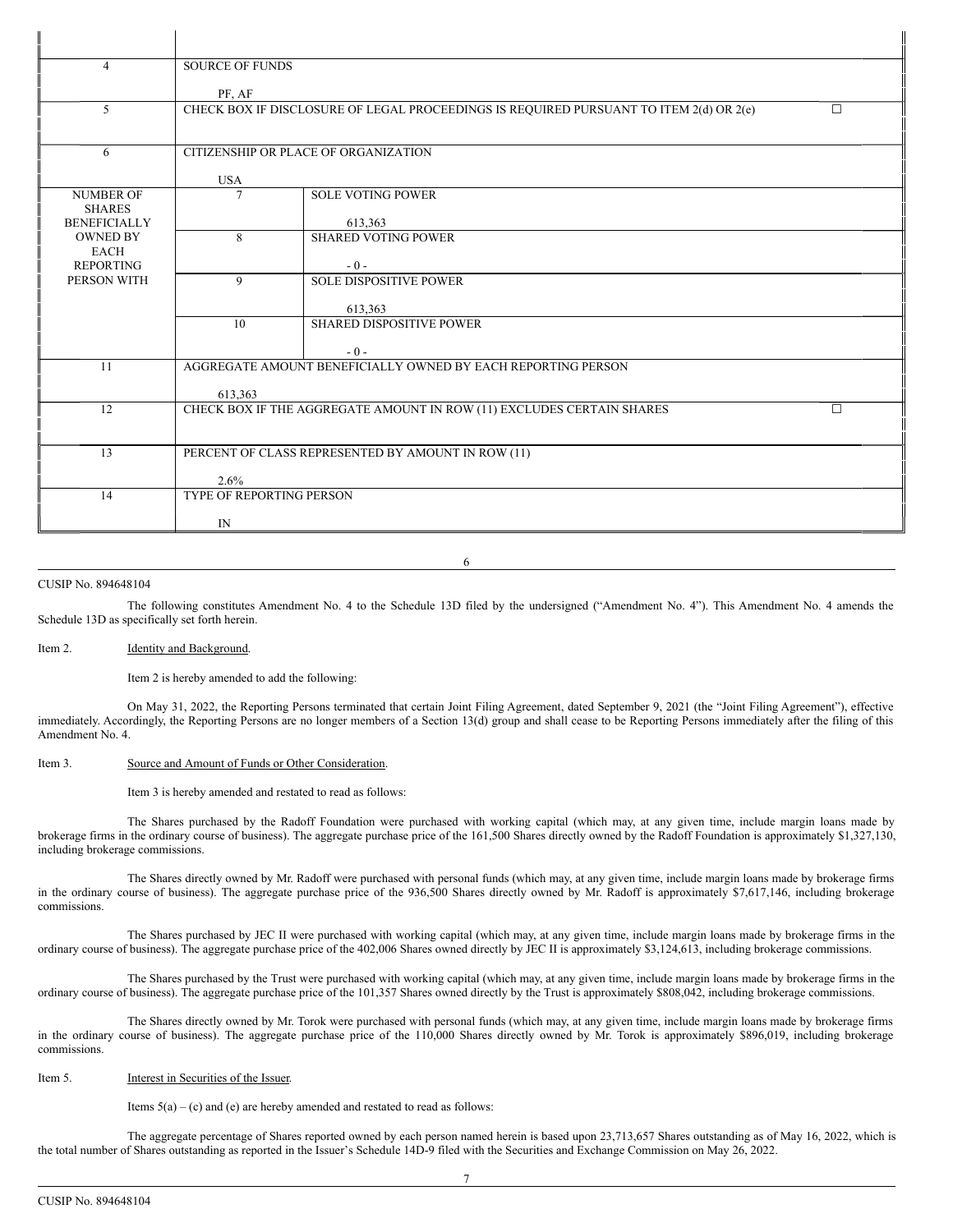## A. Radoff Foundation

Percentage: Less than 1%

- (b) 1. Sole power to vote or direct vote: 161,500
	- 2. Shared power to vote or direct vote: 0
	- 3. Sole power to dispose or direct the disposition: 161,500
	- 4. Shared power to dispose or direct the disposition: 0

B. Mr. Radoff

(a) As of the date hereof, Mr. Radoff beneficially owns directly 936,500 Shares. As a director of the Radoff Foundation, Mr. Radoff may be deemed to beneficially own the 161,500 Shares owned by the Radoff Foundation.

Percentage: Approximately 4.6%

- (b) 1. Sole power to vote or direct vote: 1,098,000
	- 2. Shared power to vote or direct vote: 0
		- 3. Sole power to dispose or direct the disposition: 1,098,000
		- 4. Shared power to dispose or direct the disposition: 0

# C. JEC II

(a) As of the date hereof, JEC II beneficially owns directly 402,006 Shares.

Percentage: Approximately 1.7%

- (b) 1. Sole power to vote or direct vote: 402,006
	- 2. Shared power to vote or direct vote: 0
		- 3. Sole power to dispose or direct the disposition: 402,006
		- 4. Shared power to dispose or direct the disposition: 0

# D. The Trust

(a) As of the date hereof, the Trust beneficially owns directly 101,357 Shares.

#### Percentaqge: Less than 1%

- (b) 1. Sole power to vote or direct vote: 101,357
	- 2. Shared power to vote or direct vote: 0
		- 3. Sole power to dispose or direct the disposition: 101,357
		- 4. Shared power to dispose or direct the disposition: 0

# E. Mr. Torok

(a) As of the date hereof, Mr. Torok beneficially owns directly 110,000 Shares. As the Manager of JEC II and the Trustee of the Trust, Mr. Torok may be deemed to beneficially own the (ii) 402,006 Shares owned by JEC II and (iii) 101,357 Shares owned by the Trust.

Percentage: Approximately 2.6%

CUSIP No. 894648104

- (b) 1. Sole power to vote or direct vote: 613,363
	- 2. Shared power to vote or direct vote: 0
	- 3. Sole power to dispose or direct the disposition: 613,363
	- 4. Shared power to dispose or direct the disposition: 0

Each of the Reporting Persons specifically disclaims beneficial ownership of the securities reported herein that he or it does not directly own.

8

- (c) Schedule B annexed hereto lists all transactions in securities of the Issuer by the Reporting Persons during the past 60 days. All of such transactions were effected in the open market unless otherwise noted therein.
- (e) As of May 31, 2022, the Reporting Persons ceased to collectively be the beneficial owners of more than 5% of the Shares of the Issuer following the termination of the Joint Filing Agreement.

| Item 6. | Contracts, Arrangements, Understandings or Relationships With Respect to Securities of the Issuer. |  |
|---------|----------------------------------------------------------------------------------------------------|--|
|         |                                                                                                    |  |

Item 6 is hereby amended to add the following:

On May 31, 2022, the Reporting Persons terminated the Joint Filing Agreement, effective immediately.

9

CUSIP No. 894648104

**SIGNATURES** 

After reasonable inquiry and to the best of his knowledge and belief, each of the undersigned certifies that the information set forth in this statement is true, complete and correct.